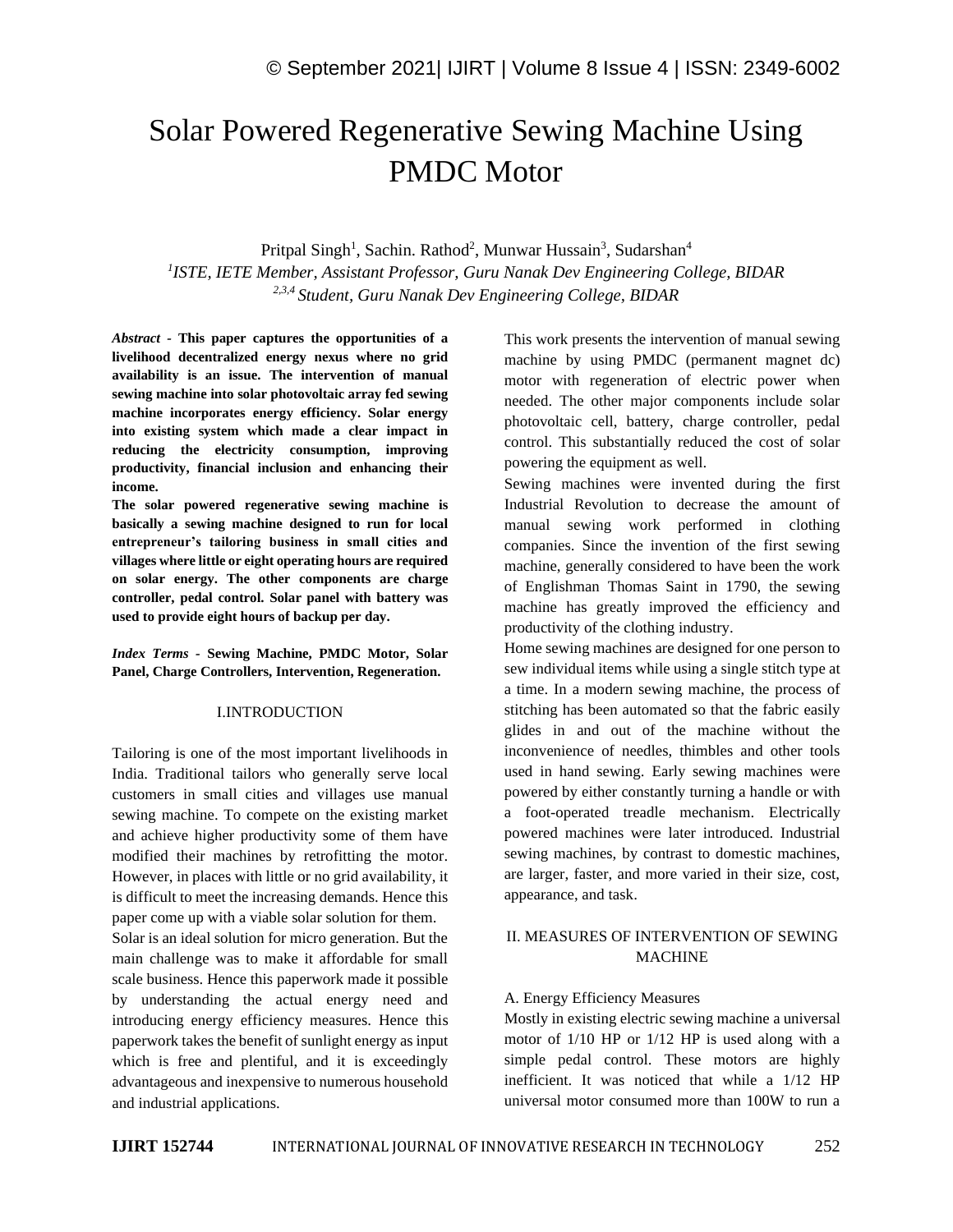tailoring machine at nearly 1000 SPM (stitches per minute) speed, the same results could be achieved by a 60W PMDC motor consuming maximum 75W. By introducing a more efficient PMDC motor the energy consumption has been brought.

## B. Energy Conservation Measures

This type of machine has a clutch attached to the motor. When the pedal is pressed, the clutch gets engaged and the machine begins stitching. After the pedal is released, the clutch gets detached but the motor still rotates at no load, consuming at around 100W. This clutch motor was by a variable frequency drive (VFD) controlled 1/3 induction motor. The VFD eliminates the idol running of the motor and saves more than 50% of the energy consumed. As a result the cost of the system gets reduced more than it suppresses the high starting current of the motor and avoids the need for oversized inverter just to withstand the high starting current. At the same time the inversion efficiency gets increased due to improved percentage loading.

# III. BLOCK DIAGRAM AND COMPONENT DETAILS





*Figure A. Solar Powered Regenerative Sewing Machine Using PMDC*

The photovoltaic solar cell is the input energy and the output terminals of it are fed to the charge controller. Battery is used as a storage device to store the charges of solar cell and the two output terminals of battery are connected to the charge controller to get good efficient solar operation. The pedal controller monitors the speed of the motor. Hence we can say solar cell, battery and pedal control are simultaneously connected to the charge controller unit. The PMDC motor of sewing machine is connected to pedal control.

B. Solar Photovoltaic Cell:



A Solar cell, or photovoltaic cell, is an electrical device that converts the energy of light directly into electricity by the photovoltaic effect, which is a physical and chemical phenomenon. It is a form of photovoltaic cell, defined as a device whose electrical characteristics, such as current, voltage, or resistance, vary when exposed to light.

The common single junction silicon solar cell can produce a maximum open-circuit voltage of approximately 0.5 to 0.6 volts. Solar cells are described as being photovoltaic, irrespective of whether the source is sunlight or an artificial light.

Sunlight is composed of photons, or bundle or radiant energy, when photons strike a PV cell Photovoltaic solar plates absorb sunlight as a source of energy to generate electricity.

Solar panels are constructed as a collection of lots of small solar cells that are spread over a large area to provide enough power. The larger the concentration of light hits the cell the more electricity or heat is produced.

Solar panels work by converting light photons into electricity through the solar photo-voltaic (PV) effect. This allows for direct conversion of sunlight into solar power.

## C. Solar Charge Controller



*Figure c. solar charge controller*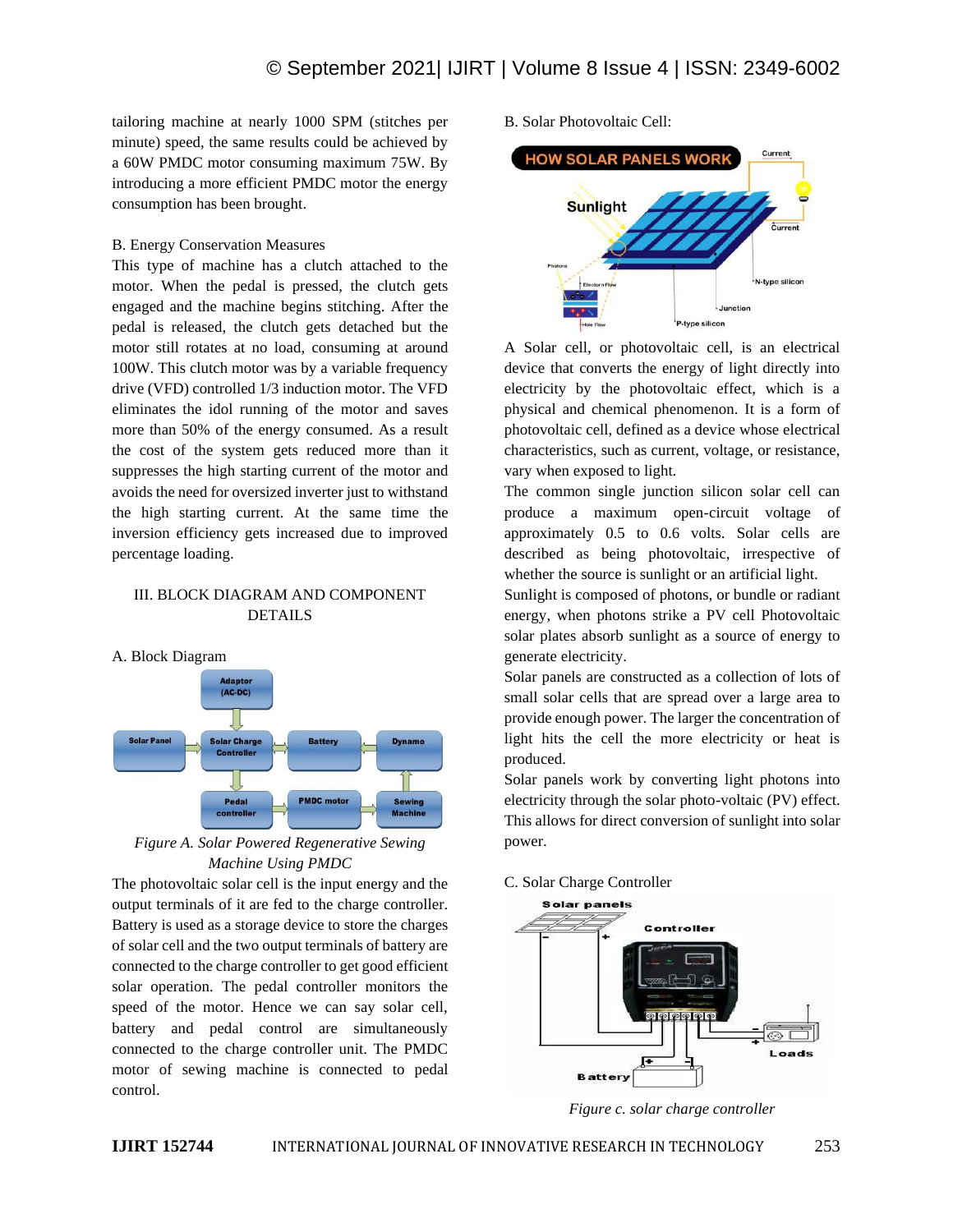A solar charge controller is fundamentally a voltage or current controller to charge the battery and keep electric cells from overcharging. It directs the voltage and current hailing from the solar panels setting off to the electric cell.

Generally, 12V boards/panels put out in the ballpark of 16 to 20V, so if there is no regulation the electric cells will damaged from overcharging. Generally, electric storage devices require around 14 to 14.5V to get completely charged. The solar charge controllers are available in all features, costs and sizes. The range of charge controllers are from 4.5A and up to 10A to 20A.

The most essential charge controller basically controls the device voltage and opens the circuit, halting the charging, when the battery voltage ascents to a certain level. More charge controllers utilized a mechanical relay to open or shut the circuit, halting or beginning power heading off to the electric storage devices.

## D. Battery:



A battery is a device consisting of one or more electrochemical cells with external connections for powering electrical devices such as flashlights, mobile phones, and electric cars.

When a battery is supplying electric power, its positive terminal is the cathode and its negative terminal is the anode. The terminal marked negative is the source of electrons that will flow through an external electric circuit to the positive terminal.

When a battery is connected to an external electric load, a redox reaction converts high-energy reactants to lower-energy products, and the free-energy difference is delivered to the external circuit as electrical energy. Historically the term "battery" specifically referred to a device composed of multiple cells, however the usage has evolved to include devices composed of a single cell.

A battery's capacity is the amount of electric charge it can deliver at the rated voltage. The more electrode material contained in the cell the greater its capacity. A small cell has less capacity than a larger cell with the same chemistry, although they develop the same open-circuit voltage.

The rated capacity of a battery is usually expressed as the product of 20 hours multiplied by the current that a new battery can consistently supply for 20 hours at 68 °F (20 °C), while remaining above a specified terminal voltage per cell. For example, a battery rated at 100 Ah can deliver 8A over a 21 hour period at room temperature. Figure 3.2.3 shows battery construction. The fraction of the stored charge that a battery can deliver depends on multiple factors, including battery chemistry, the rate at which the charge is delivered (current), the required terminal voltage, the storage period, ambient temperature and other factors.

E. Sewing Machine:



A sewing machine is a machine used to stitch fabrics, clothes, etc. Sewing machines were invented during the first industrial revolution to decrease the amount of manual sewing work performed in clothing companies.

Since the invention of the first working sewing machine, generally considered to have been the work of Elias Howard and Englishman Thomas saint in 1790.

The sewing machine has greatly improved the efficiency and productivity of the clothing industry.

Home sewing machines are designed for one person to sew individual items while using a single stitch type.

The different part of the sewing machine and its functions help the operator to know the functioning of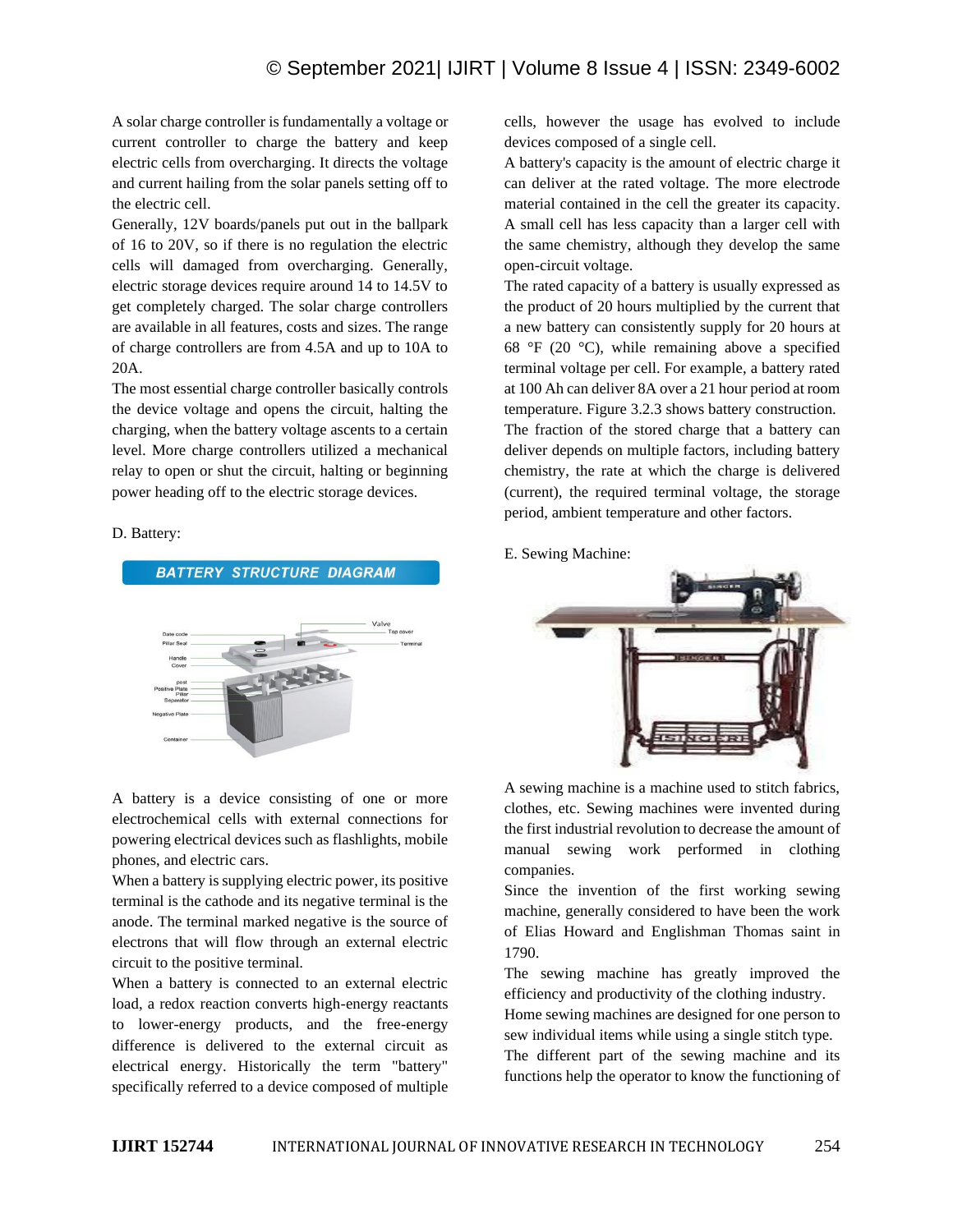a sewing machine. There are different types of sewing machine used in the manufacturing of garments.

A sewing machine controls the fabrics with feeding devices and forms a perfect stitch to join the fabrics. It has various parts and attachments, each of which have their own importance and use. There are mainly two categories of sewing machine that is, domestic sewing machine and industrial sewing machine. Figure.3.2.4 Sewing Machine.

## F. Permanent Magnet dc Motor:





A dc motor whose poles are made of permanent magnet is known as permanent magnet dc (PMDC) motor.

The magnets are radially magnetized and are mounted on the inner periphery of the cylindrical steel stator.

The stator of the motor serves as a return path for the magnetic flux. The rotor has a dc armature, with commutator segment and brushes.

In this paper we are using a PMDC motor for the purpose of regeneration of electrical energy. PMDC motor or direct current motor converts electrical energy into mechanical energy.

A PMDC motor is a fairly simple electric motor that uses electricity and magnetic field to produce torque which turns the rotor and give mechanical work.

The permanent magnet DC motor generally operates on 6v, 12v or 24v DC supply obtained from the batteries the axial current carrying rotor conductors and the magnetic flux produces by the permanent magnets results in the generation of the torque.

It was noticed that while a 1/12 HP universal motor consumed more than 100W to run a tailoring machine at nearly 1000-1200 SPM (stitches per minute) speed, the same results could be achieved by a 36W PMDC motor.Figure.3.2.5 shows block diagram of PMDC motor.

G. Adapter Ac to Dc:



*Figure G. AC to DC adapter* An AC adapter, AC/DC adapter, or AC/DC converter is a type of external power supply, often

Other common names include plug pack, plug-in adapter, adapter block, domestic mains adapter, line power adapter, wall wart, power brick, wall charger, and power adapter. Adapters for battery-powered equipment may be described as chargers or rechargers (see also battery charger).

AC adapters are used with electrical devices that require power but do not contain internal components to derive the required voltage and power from mains power. The internal circuitry of an external power supply is very similar to the design that would be used for a built-in or internal supply.Figure.3.2.6 shows the diagram of AC to DC adapter.

External power supplies are used both with equipment with no other source of power and with battery powered equipment, where the supply, when plugged in, can sometimes charge the battery in addition to powering the equipment.

Use of an external power supply allows portability of equipment powered either by mains or battery without the added bulk of internal power components and makes it unnecessary to produce equipment for use only with a specified power source; the same device can be powered from 120 VAC or 230 VAC mains, vehicle or aircraft battery by using a different adapter. Another advantage of these designs can be increased safety; since the hazardous 120- or 240-volt mains power is transformed to a lower, safer voltage at the wall outlet and the appliance that is handled by the user is powered by this lower voltage.

H. Dynamo: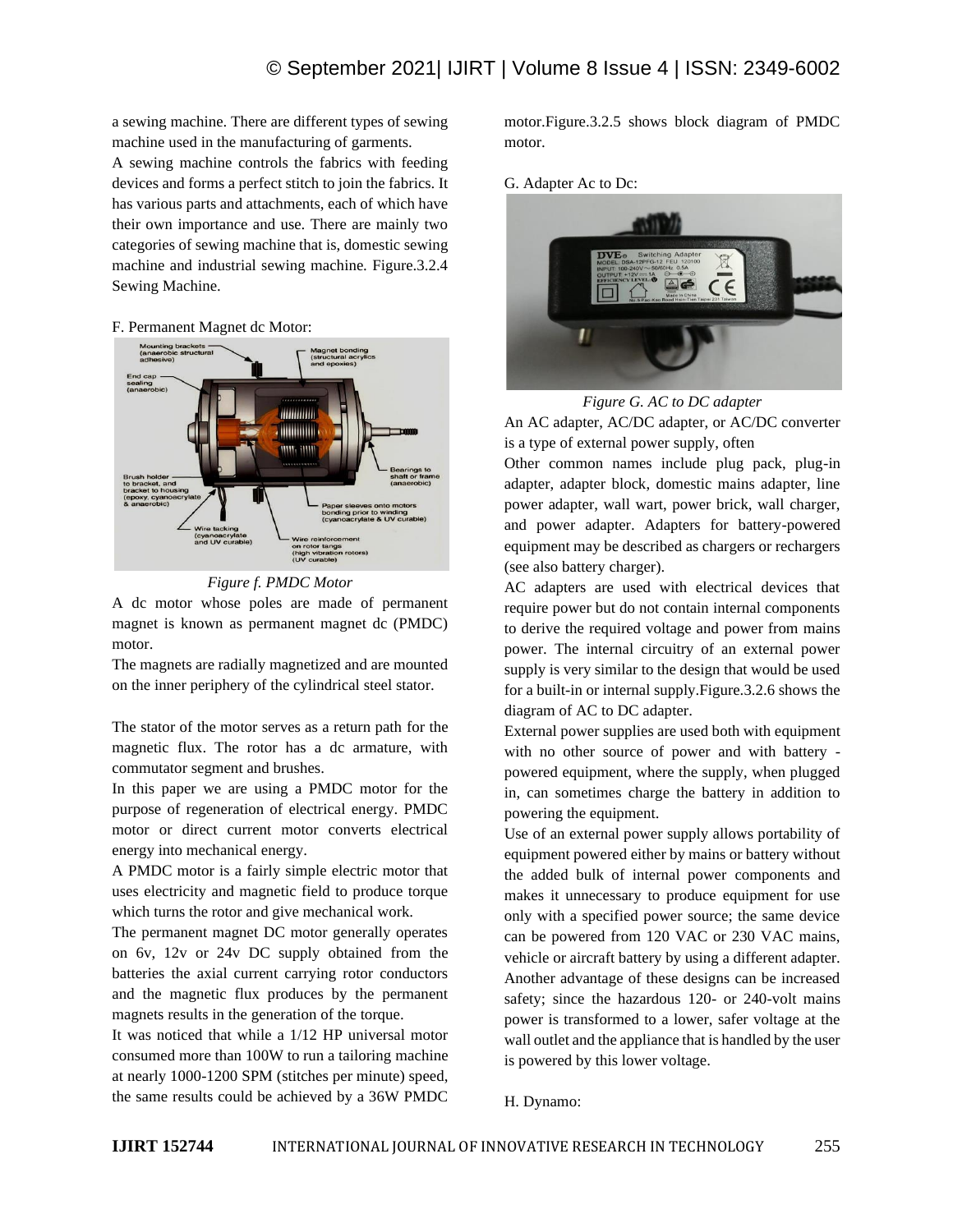

A dynamo is an electrical generator that creates direct current using a commutator. Dynamos were the first electrical generators capable of delivering power for industry, and the foundation upon which many other later electric-power conversion devices were based, including the electric motor, the alternating-current alternator, and the rotary converter. The Figure.3.2.7 shows the block diagram of dynamo ratings of 12V, 36W.

Dynamo is a device used to generate electricity. It works on the principle of magnetism which is called as induction. Dynamos are similar to alternators in the manner of operation with the only difference that a dynamo is equipped with a permanent magnet.

The dynamo produces alternating current at its output terminals due to the presence of the permanent magnet. There are two types of dynamos namely bottle dynamo and hub dynamo. Hub dynamo is also referred to as the bicycle dynamo since it is constructed by incorporating it into the hub of the bicycle.

On the other hand a bottle dynamo acts as a small generator which is fitted into the rear wheel of the bicycle. This is basically used for powering bicycle lights at night.

The rotation of the permanent magnet in the dynamo produces a varying magnetic field which generates electricity.

I. Pedal (controlling sewing speed):





• Controlling Sewing Speed Depress the foot control to start the machine.

- The further down you press on the foot control, the faster the machine runs.
- The maximum sewing speed can be varied by the speed control pedal.
- This is working like accelerator in several types of vehicles.
- This is completely electrically operating accelerator type of speed controller.

# IV. CIRCUIT DAIGRAM AND ITS EXPLANATION



*Figure 4.1 Circuit Diagram of Solar Powered Regenerative Sewing Machine using PMDC Motor*

# A. Proposed Work:

In this paperwork, the inefficient universal motor is replaced with PMDC motor (36W) and solar powered system. Solar panels of 100W with 65Ah battery were used to provide 21 hours of backup/day. If universal motor had not replaced with a PMDC motor then solar panels of 100W would have to be used and the system would have been doubled the cost. Hence it was important step to scout and implement a more efficient motor i.e. PMDC motor. A dynamo of 12V, 36W is mechanically coupled with PMDC motor which regenerate the power and directly connected to battery.

B. Role of Regeneration using PMDC Motor with Sewing Machine:

During the uncertain power cutouts regeneration solar sewing machine could regenerate electrical power for running light loads.

When there is no power available and the weather conditions are not suitable to generate electric power from photovoltaic solar cells then we can shift to manual mode of sewing machine so that the sewing machine will rotate the PMDC motor and the motor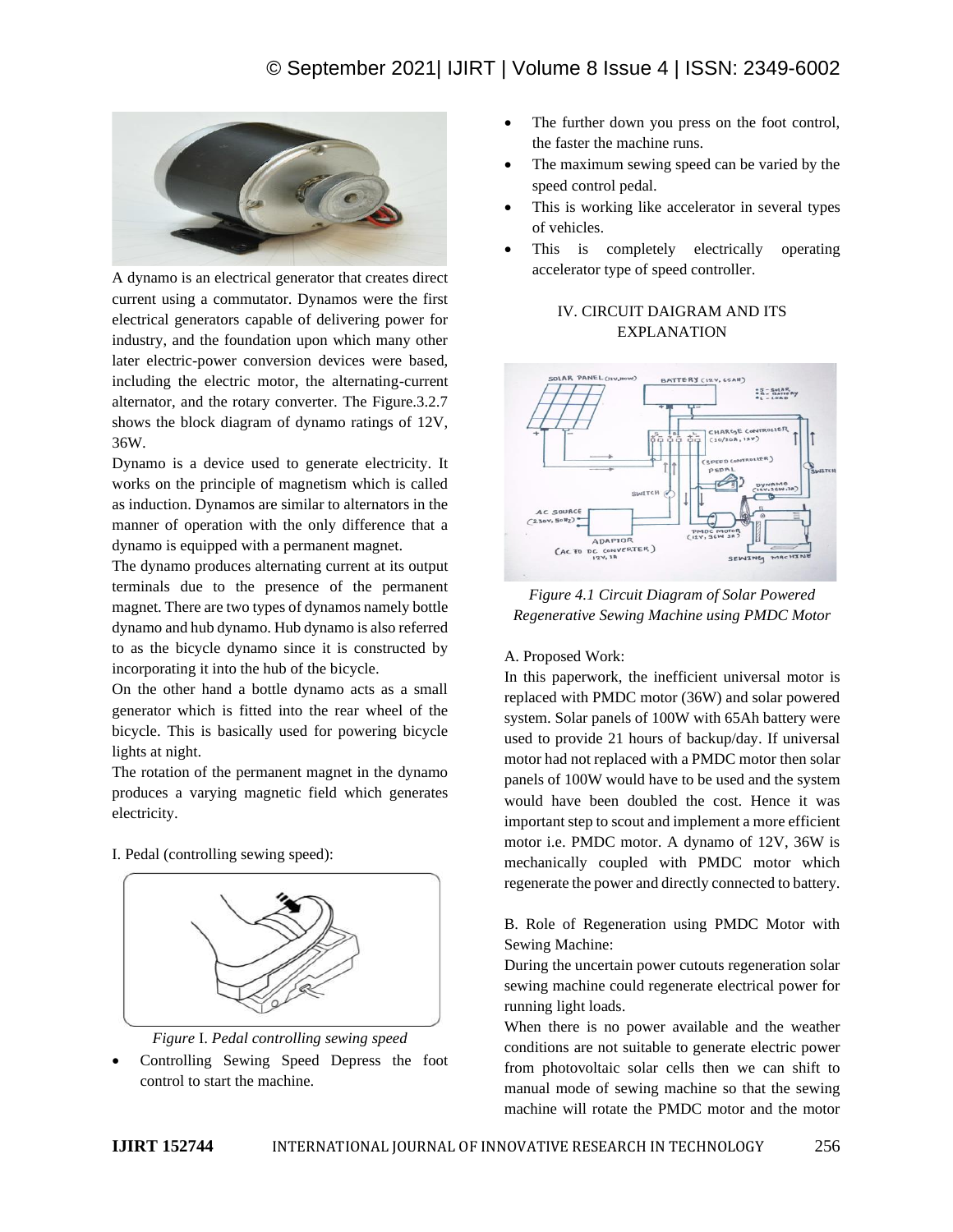will act as generator, then this power is used to run loads.

The main objective behind this regenerative part is to provide energy to communities without electricity supply or people deprived of electricity for the basic needs like electrical power for small electronic devices like charging a cell phone or glowing LED lamps during night or when needed or running other small appliances.

Normally sewing machines without any electric supply is used in the countryside. Hence the idea conceived is to generate DC with the rotation of the rotating ridged knob the belt of the machine.

The usage of this innovative experimental work will be for rural or tribal areas or islands remotely located area.

The major application will be for battery charging and lightning.

Any person with normal health condition will be able to run a sewing machine. The machine does not require any major modifications.

Hence solar powered sewing machine can easily use to regenerate electrical power.

## C. Operation and working:

As we know, when the photovoltaic cells exposed to the sunlight, a solar board essentially is a p-n Semiconductor junction which gives dc power.

The charge controller for solar deals with the power moving towards the battery from the PV cells. It assures that there should not be any deep discharge of battery, and also not overcharged during the sunny days, it also uses a diode across the PV panel so that there should not be any reverse flow of current.

This controller helps in extending the efficiency of the power delivered to the load via This power then fed to PMDC motor which is then operated and produce enough torque and speed to drive the wheel of sewing machine. Hence the machine starts operating. The pedal controller plays an important role of controlling the speed of Sewing machine by controlling the speed of PMDC motor.

Dynamo is mechanically coupled with PMDC motor which regenerate the electricity and connected to the battery for recharge. Hence this increases the overall efficiency of the drive.

Solar Panel Ratings: 100W, 12V So, current rating  $=$ P/V  $=$ 100W/12V  $=$ 8.3A Battery Ratings =12V, 65Ah

Time Taken To Charge From Solar Panel: T solar hours Formula:  $IA \times T$  hours = (IT) Ah  $8.3A \times T$  solar hours =65Ah T solar hours= $65Ah/8.3A = 7.8$  hours. So, time taken to charge battery fully from solar panel is 7.8 hours.

Time taken to charge from dynamo =T dynamo h Dynamo ratings: 36W, 12V, 3A  $3A \times T$  dynamo h = 65Ah T dynamo  $h = 65Ah/3A = 21.7 hours$ .

Time Taken To Charge Battery Fully From Adaptor: T adpt hours Adapter ratings: 12V, 1A  $1A \times T$  adpt hours = 65Ah / $1A = 65$ hours.

Time Taken to Discharge Battery Fully by DC Motor  $=$  T discharge hours Motor ratings: 36W, 12V, 3A  $3A \times T$  discharge hours = 65Ah T discharge hours  $= 65Ah / 3A = 21.7$ hours.

# VI. FINANCIALS

The total cost of solar powering the whole system will be RS.18, 000. But this work could increase the revenues from RS.350–400 a day to RS.700–800 a day. Due to solar powering the setup, the electricity bill could come down by RS.  $16 - 18$  a month based on initial calculation. There has been a significant increase in income after solar powering the machine. Previously the poor power supply conditions restricted local tailor's working hours to approximately 4 hours per day and this included an hour of manual pedaling. But after the intervention, they could work for 8 hours per day. Initially such local tailors were catering 2-3 customers per day and could get profits of about Rs.2000-2500 per month but after the intervention, they can cater to 6-7 customers per day and have the profit of about Rs.4500 to Rs.5000 per month and could also save Rs.16-18 on electricity bill per month.

## V. CALCULATION

#### VII. PHOTO OF GROUP